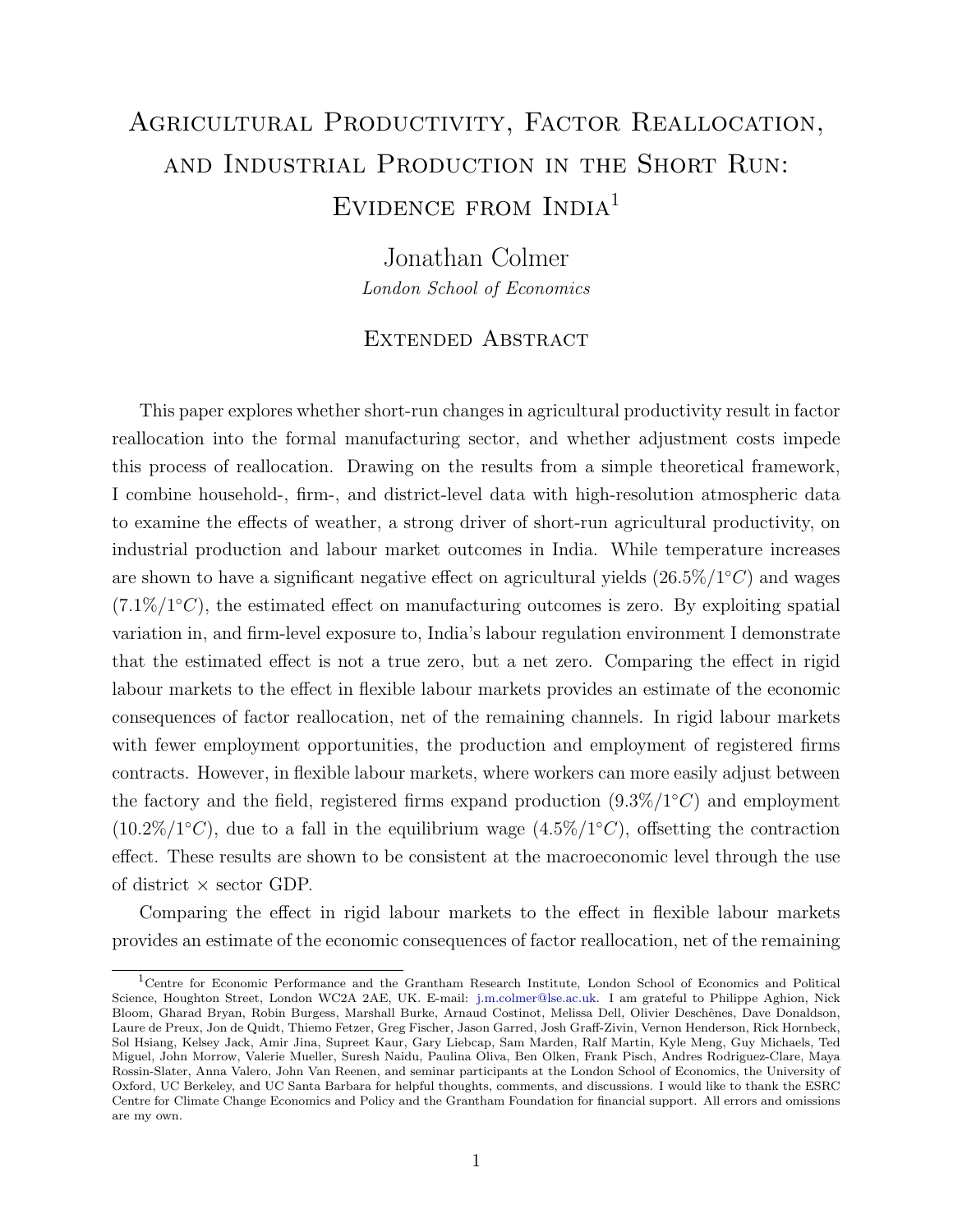channels. In rigid labour markets with fewer employment opportunities, the production and employment of registered firms contracts. However, in flexible labour markets, where workers can more easily adjust between the factory and the field, registered firms expand production  $(9.3\%/1^{\circ}C)$  and employment  $(10.2\%/1^{\circ}C)$ , due to a fall in the equilibrium wage  $(4.5\%/1^{\circ}C)$ , offsetting the contraction effect. These results are shown to be consistent at the macroeconomic level through the use of district  $\times$  sector GDP.

To begin, I construct a simple theoretical framework that illustrates the general equilibrium effects of sector-specific productivity shocks in the presence of factor market distortions (section 3). The model indicates that a change in agricultural productivity, resulting in a change in relative productivities between the two sectors, should result in a movement of labour from agriculture into manufacturing, conditional on there being external demand for manufactured goods. However, with the presence of adjustment costs in the manufacturing sector, reallocation is impeded resulting in misallocation.

Drawing on the results from this framework, I combine data at the household-, firm-, and district-level with data containing high-resolution atmospheric parameters to examine the effects of weather, an important driver of short-run agricultural productivity, on industrial production and labour market outcomes in India between 2001 and 2007. In order to understand the degree to which weather is a driver of factor reallocation between agriculture and manufacturing, there are several empirical stages, drawn from the theory, that need to be demonstrated. First, does weather affect agricultural production? Secondly, does weather affect agricultural wages? Finally, does weather affect production and labour market outcomes in manufacturing markets through factor reallocation?

I begin by testing the hypothesis that weather is an important driver of short-run agricultural productivity. Consistent with many other papers that have explored this relationship in India I show that an increase in temperature has a significant negative effect on agricultural yields  $(26.5\%/1^{\circ}C)$ . However, across multiple weather datasets rainfall is shown to have little explanatory power once temperature is controlled for. Secondly, I test the hypothesis that a reduction in agricultural productivity transmits into reduced agricultural wages, a necessary condition for factor reallocation to arise (section 5.2). I compute the average day wage for agricultural labour in each district from household data to test this hypothesis. Consistent with the results on agricultural yields, I observe that an increase in temperature is associated with a reduction in agricultural wages  $(7.1\%/1^{\circ}C)$ , while changes in rainfall are shown to have no effect, consistent with the observed effect on yields.

The final stage of analysis is more complicated and faces a number of empirical challenges. The use of weather data in empirical analysis is a blessing and a curse. On the one hand, the realisation of weather is exogenous and so provides variation in short-run agricul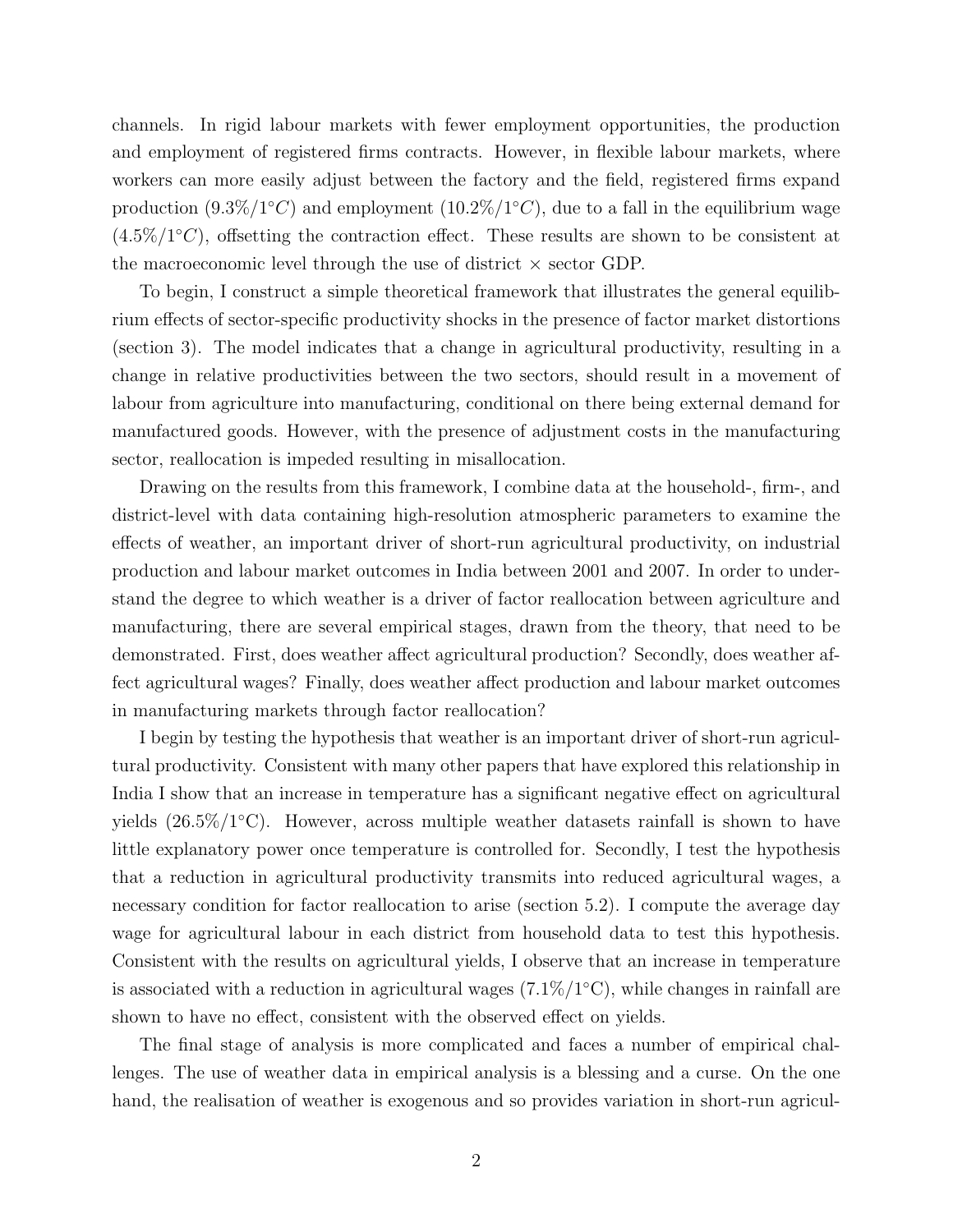tural productivity. On the other hand, for empirical estimates of weather on manufacturing outcomes to be interpreted as the result of factor reallocation between agriculture and manufacturing we require the assumption that these outcomes are not affected by weather in any other way, either directly or through additional agricultural channels. This is an very strong assumption as there are many potential channels through which weather could have affect manufacturing, both through agriculture and directly. Changes in agricultural productivity could also affect manufacturing outcomes in sectors that use agricultural products as inputs. In addition, a reduction in agricultural income could reduce the consumption base for manufactured products with local demand, more likely in the informal manufacturing sector (Rijkers and Soderbom, 2013). Weather may also affect manufacturing production directly through its impact on factors of production. For example, An increase in temperature may reduce production through a reduction in the health, physical, or cognitive ability of workers and managers, or through an increase in absenteeism due to avoidance behaviour (Mackworth, 1946; 1947; Kenrick and MacFarlane, 1986; Hsiang, 2010; Cachon et al., 2012; Dunne et al., 2013; Advharyu et al. 2014; Burgess et al., 2014; Sudarshan and Tewari, 2014; Heal and Park, 2014; Graff Zivin and Neidell, 2014; Graff Zivin et al. 2014). Heavy rainfall may affect workers' ability to get to work (Bandiera et al., 2013), or disrupt supply chains. Increased temperature, or a reduction in rainfall in areas dependent on hydroelectric power generation, is likely to put additional stress on an already fragile electricity infrastructure reducing the supply of electrical power (Alcott et al., 2014; Ryan, 2014). Finally, capital stocks and flows may be affected if weather affects capital depreciation, the relative productivity of inputs, or the level of investment in the economy if capital is locally constrained (Asher and Novosad,  $2014$ ).<sup>2</sup> The difficulty associated with interpreting empirical estimates of weather variation are particularly stark in the context of this paper. Estimates of the net effect of temperature and rainfall on manufacturing outcomes are shown to be zero (section 5.3). The question remains as to whether these estimates are true zero's or the net effect of competing channels.<sup>3</sup>

Given this ambiguity it is very difficult to interpret the empirical estimates of weather elasticities in a meaningful way. Where empirically relevant channels move in the same direction we fail to have an economic interpretation that can be used to aid the design of appropriate interventions to mitigate losses or exploit opportunities. Where multiple channels are competing economic losses and opportunities may be missed entirely or substantially underestimated. To understand the empirical relevance of a single channel an identification

<sup>&</sup>lt;sup>2</sup>Under the assumption that labour is more sensitive to temperature increases than capital, firms may shift towards more capital intensive production resulting in capital deepening.

<sup>3</sup>Due to the potential for multiple channels I refrain from the use of these weather variables as instrumental variables due to the clear violation of the exclusion restriction.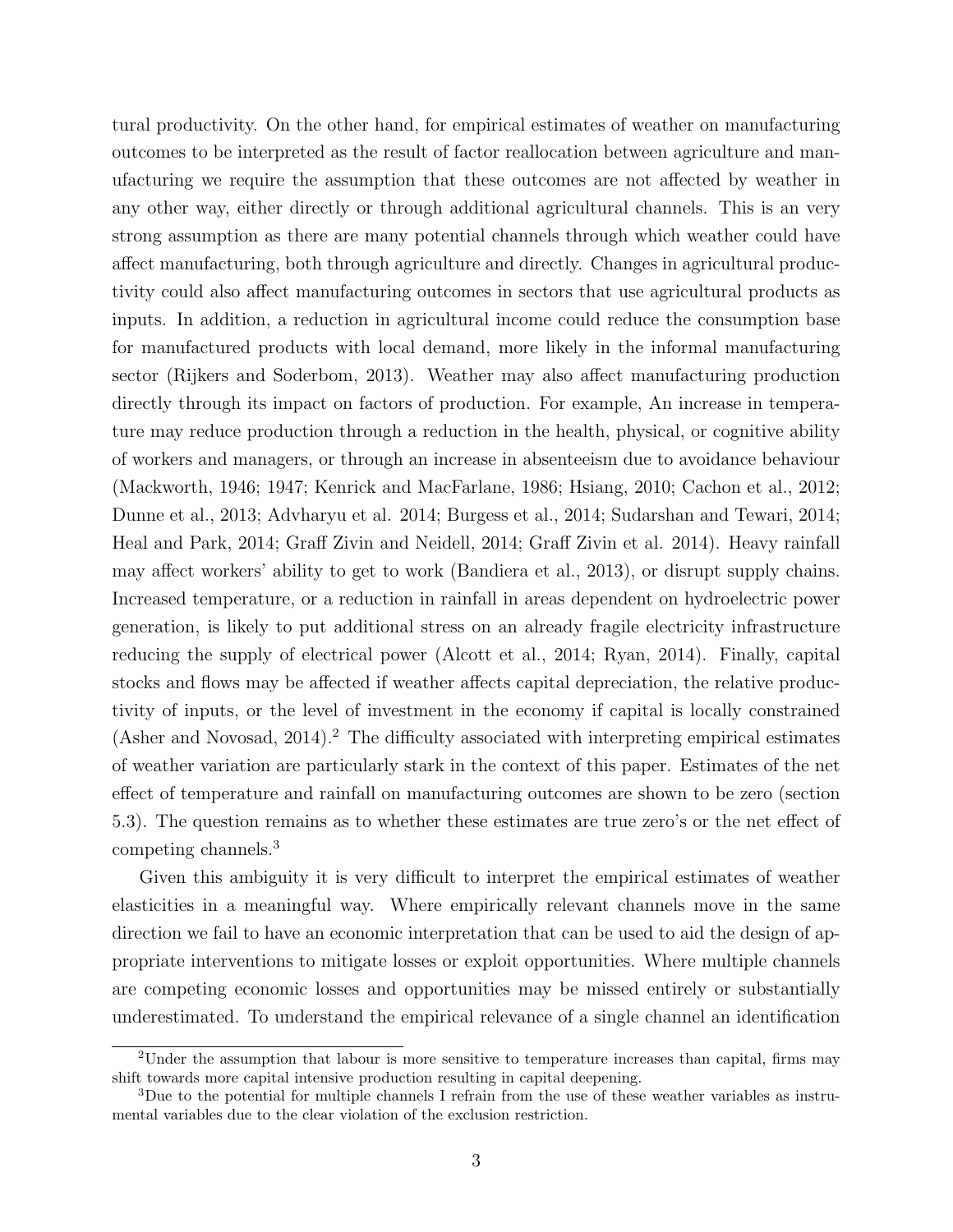strategy is needed that "switches off" the channel of interest for a subsample of the data, such that the difference between the empirical estimate for these two samples backs out the direction and magnitude of the effect, net of the remaining empirically relevant channels.

By exploiting spatial variation in, and firm-level exposure to, India's labour regulation environment I identify the effects of short-run factor reallocation on manufacturing production and labour market outcomes through its interaction with year-to-year changes in weather variation (section 5.4). By comparing the net effect of temperature on regulated firms in rigid labour market environments to regulated firms in flexible labour market environments, the factor reallocation effect is backed out as the only mechanism that varies across the two groups – all remaining channels cancel out in the estimation. I estimate that an increase in temperature is associated with a factor reallocation effect that increases production  $(9.3\%/1^{\circ}\text{C})$  and employment  $(10.2\%/1^{\circ}\text{C})$ , alongside a reduction in the average day wage  $(4.5\%/1^{\circ}\text{C})$ .<sup>4</sup> These results are consistent with the theoretical prediction that a reduction in the equilibrium wage reduces the cost of production increasing external demand for manufactured products. Additional robustness tests and evidence provide additional support for this claim.

A main consideration is the type of worker that shifts between the factory and the field. It is reasonable to think that there are fundamental differences between the migrant workers that respond to a reduction in agricultural productivity and the workers that form the permanent labour force in the manufacturing sector. The data allows us to distinguish between contract and permanent workers within the firm, providing the opportunity to better understand the relationship between these workers, as well as test the credibility of the papers narrative. Consequently, estimating the factor reallocation effect on permanent workers, provides an estimate of the effects of an influx of these "migrant" workers on the employment outcomes of the "native" labour force. This requires the assumption that permanent manufacturing workers do not move between agriculture and manufacturing, i.e., we must believe that firms are hiring migrant workers as temporary contract workers, rather than permanent workers.

Given the differences between contract and permanent workers it is also important for the identification strategy to consider the degree to which the labour regulation environment has a binding effect on contract workers, if at all. I find suggestive evidence that the use of contract workers alongside permanent workers results in production complementarities. This is encouraging from an identification perspective as the labour regulation environment will

<sup>4</sup>All results within manufacturing are conditional on the firm surviving year-to-year changes in weather variation, however, firm exit seems unlikely to be a major consideration in this context (formal tests are forthcoming).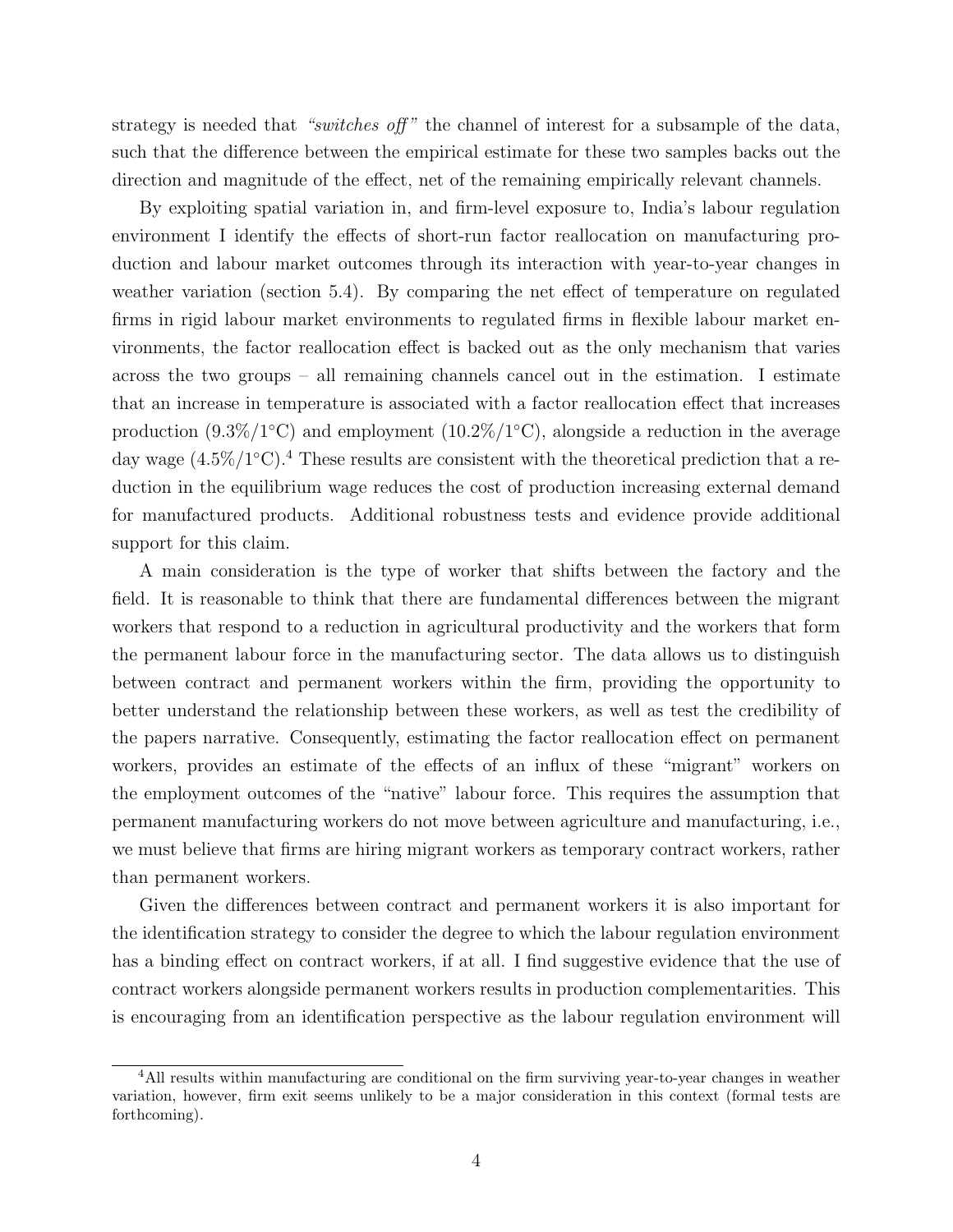therefore likely have a binding effect on contract workers even if they are not covered directly through their employment in the factory. The premise that contract workers and permanent workers could be complements is plausible as section 10 of the 1970 Contract Labour Act prohibits the use contract labour if the work ". . . is done ordinarily through regular workmen in that establishment." Consequently, it may be reasonable to think that by hiring contract workers, permanent workers are able to engage in their activities more productively.

In order to understand the timing of adjustment I exploit within-year variation in the agricultural season. The results show that the production and wage effects for both types, as well as the employment effects for permanent workers are realised during the growing season, when agricultural productivity is realised. However, rural-urban migration arises during the lean season when there are more opportunities, travel is more feasible before the onset of the monsoon rains, and temperatures may affect migration through anticipation about future employment opportunities in agriculture. Migrants are known to work during the lean season and return to rural areas upon the realisation of agricultural productivity. If migrants waited until the agricultural outcome was realised there would be fewer opportunities to work. Furthermore, agricultural work is more flexible on a daily basis, while factory jobs, even for contract workers, are longer-term. Consistent with this we observe that an increase in temperature during the lean season is associated with an increase in the number of employed contract workers. This may be due to anticipation effects or avoidance behaviour. What emerges is that if a good agricultural outcome is realised and migrants return to work in the fields, there is little economic effect on manufacturing production. By contrast, a bad agricultural outcome reduces demand for labour and so migrant workers remain in the factory, resulting in significant economic effects, directly, and through an increase in the productivity of the permanent labour force.

To provide supporting evidence for the premise that factor reallocation is driven by an increase in external demand for manufactured products I examine the effects of weather on an additional dataset comprising district-level shares of total manufacturing and agricultural exports. I observe that, in districts with rigid labour market environments, an increase in temperature is associated with a reduction in manufacturing exports, relative to districts with flexible labour markets, supporting the narrative of a positive factor reallocation effect. The magnitude of these effects are similar to the empirical estimates at the firm-level.<sup>5</sup> For sectors dependent on local demand we would expect to see a decline in output due to a reduction in the total income, and consequently the consumption base, of the local economy (Soderbom

<sup>5</sup>We assume either that the agricultural sector is tradable, or that subsistence constraints are non-binding. The first assumption appears to be a better representation of India due to the Public Distribution System, and the integration of Indian agriculture in global markets. In the case of a small open economy subsistence constraints are non-binding as long as production in the global economy is enough to meet the constraint.